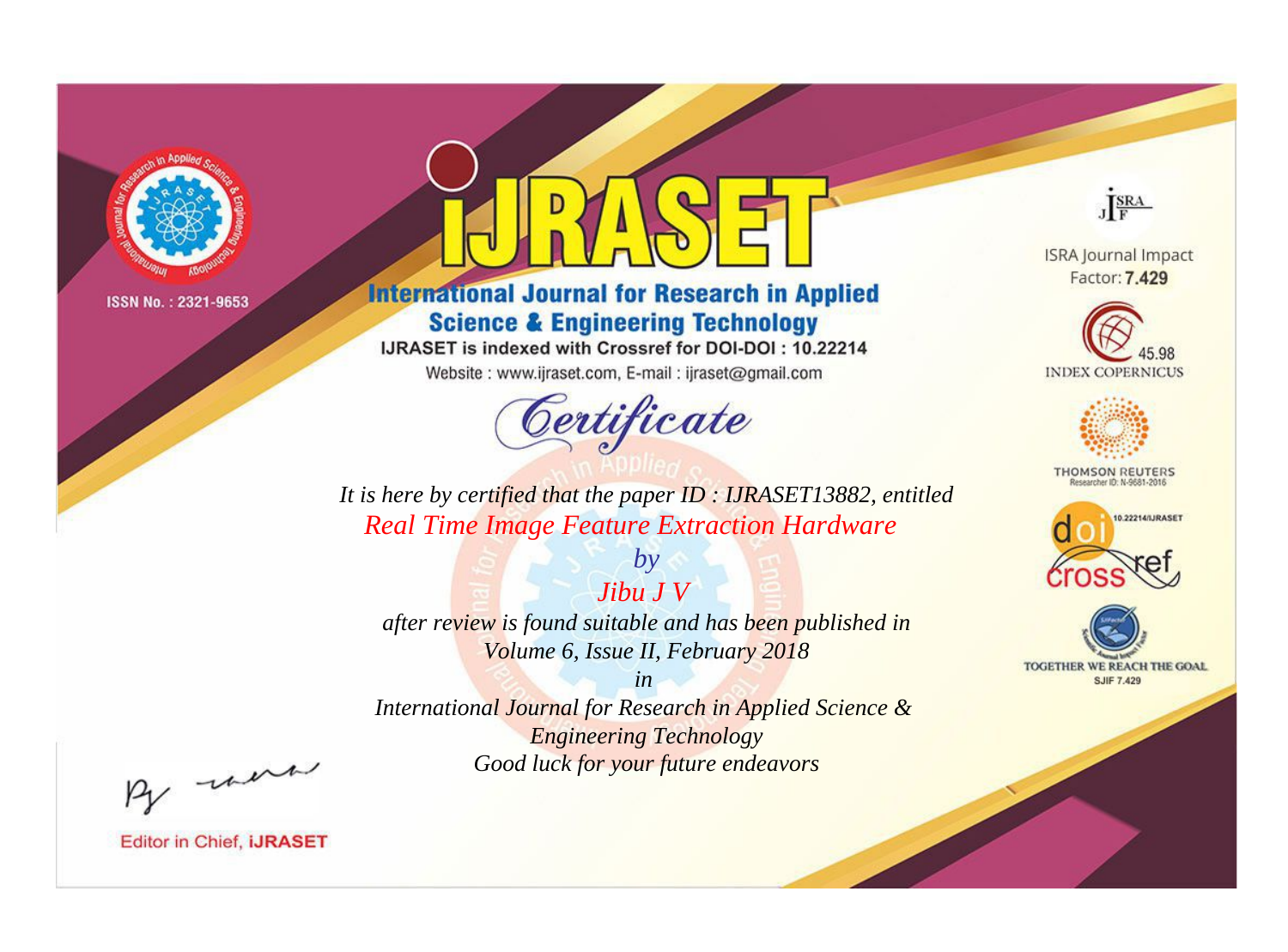

# **International Journal for Research in Applied Science & Engineering Technology**

IJRASET is indexed with Crossref for DOI-DOI: 10.22214

Website: www.ijraset.com, E-mail: ijraset@gmail.com



JERA

**ISRA Journal Impact** Factor: 7.429





**THOMSON REUTERS** 



TOGETHER WE REACH THE GOAL **SJIF 7.429** 

*It is here by certified that the paper ID : IJRASET13882, entitled Real Time Image Feature Extraction Hardware*

*Sherin Das after review is found suitable and has been published in Volume 6, Issue II, February 2018*

*by*

*in* 

*International Journal for Research in Applied Science & Engineering Technology Good luck for your future endeavors*

By morn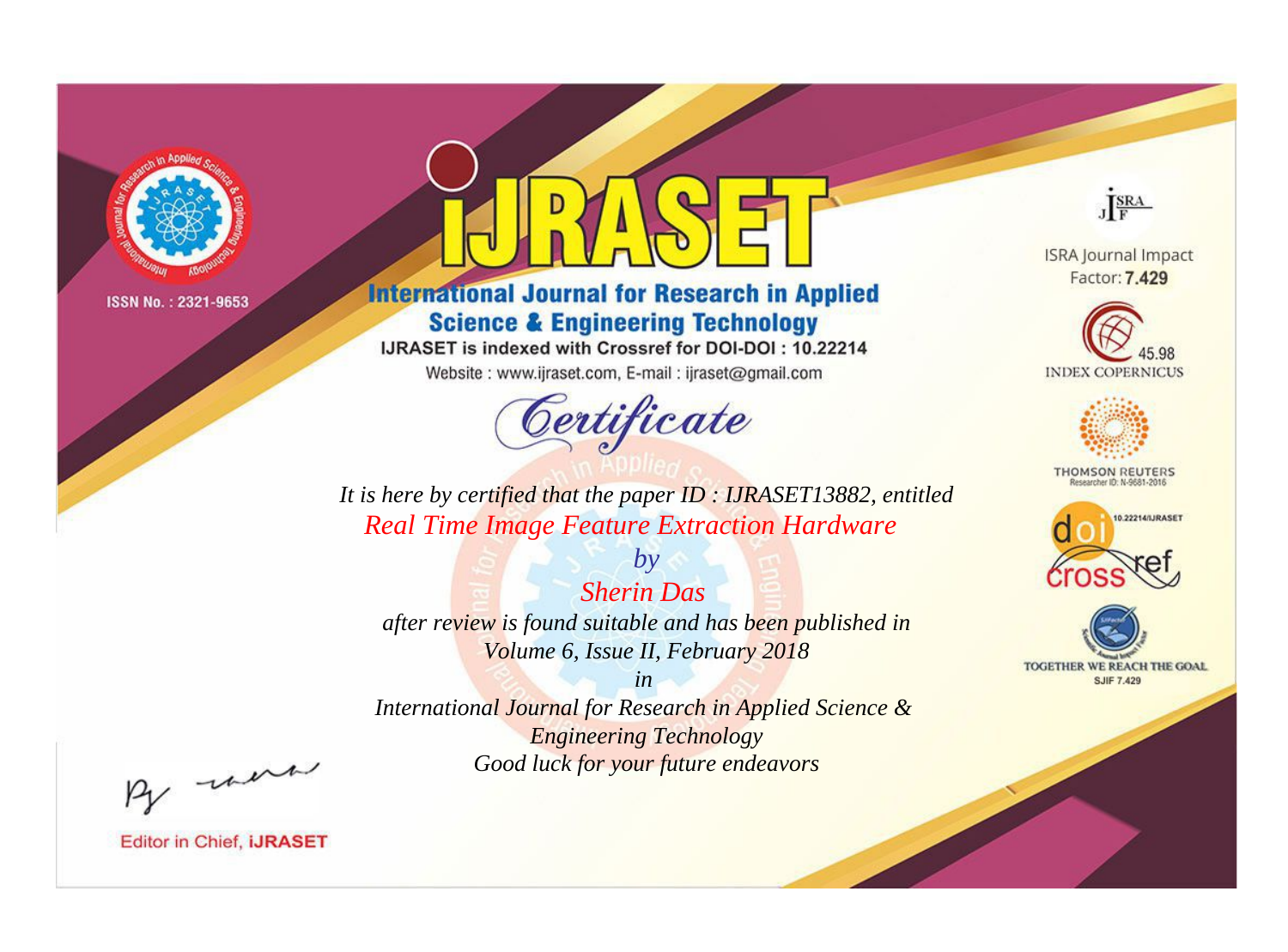

# **International Journal for Research in Applied Science & Engineering Technology**

IJRASET is indexed with Crossref for DOI-DOI: 10.22214

Website: www.ijraset.com, E-mail: ijraset@gmail.com



JERA

**ISRA Journal Impact** Factor: 7.429





**THOMSON REUTERS** 



TOGETHER WE REACH THE GOAL **SJIF 7.429** 

*It is here by certified that the paper ID : IJRASET13882, entitled Real Time Image Feature Extraction Hardware*

*Nadheera K M after review is found suitable and has been published in Volume 6, Issue II, February 2018*

*by*

*in* 

*International Journal for Research in Applied Science & Engineering Technology Good luck for your future endeavors*

By morn